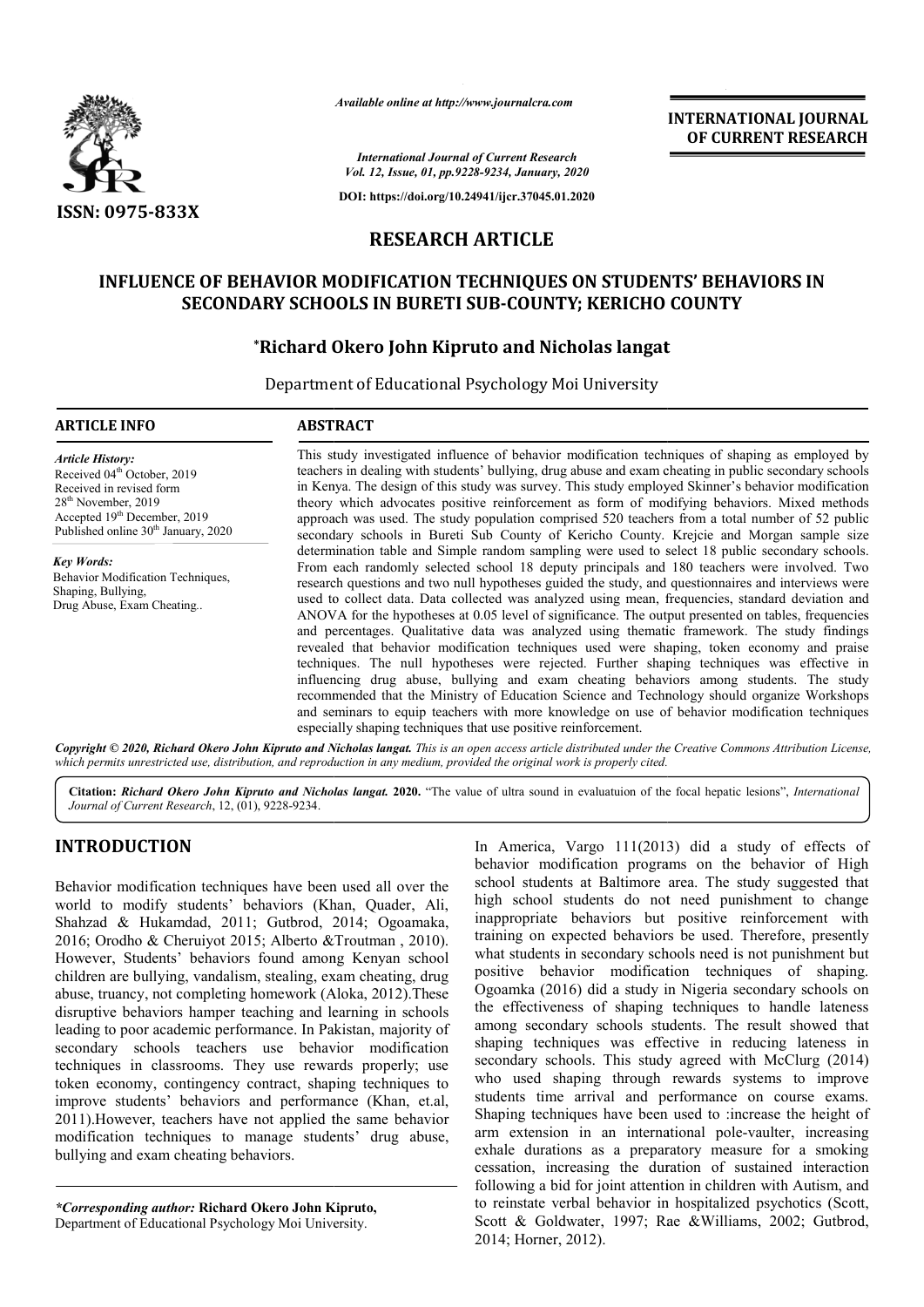*9229 Richard Okero John Kipruto and Nicholas Langat, Influence of behavior modification techniques on students' behaviors in secondary schools in bureti sub-county; kericho county*

Each of these studies have resulted in positive outcomes through the use of shaping techniques. Therefore, it was hoped that behavior modification using shaping techniques was effective in handling bullying, drug abuse and exam cheating among secondary school students. According to behavior theory; Skinner condemns the use of punishment as a means of controlling behavior. Skinner outlined the use of behaviors modification techniques to reinforce acceptable behaviors; successive approximation, token economy and praise techniques (Skinner, 1938). The use of positive reinforcement effectively increases positive behaviors (Alberto & Troutman, 2010; Brown, 2013) .These agree with Khan *et al*.( 2011)and Ogoamka, (2016) who posits that positive reinforcement is effective in controlling students' behaviors. In Kenya Busenei (2012) observed that cases of indiscipline have not reduced in schools with the use of alternative methods to corporal punishment. Anayo (2014) added that in Nairobi County teacher slacked skills needed for counseling and do not have trust on alternative methods to corporal punishment. This was further justified by Yegon, Chonge and Nyongesa (2016) in Kimilili sub County who observed that majority of teachers are using caning a form of corporal punishment despite its ban. This showed that there is little the Government had done to replace corporal punishment.

The study by Busenei, (2012); Anayo (2014) and Yegon, *et al*. (2016) revealed that teachers are still using corporal punishment which goes against Kenya constitution (2010) chapter four and Basic Education Act (2013) which reinforcers the approach to behavior change as advocated by Skinner's behaviorist Theory. Therefore, the present study filled the knowledge gap by bringing forth school wide behavior modification techniques shaping on students' behaviors of bullying, drug abuse and cheating in exams in Bureti Sub County Secondary schools. Digital newspapers reported that in Kenyan secondary schools second term is faced with myriad cases of indiscipline because of fear of exams (Wanzala, Omboki, & Kemei, 2016).Bullying in Kenyan schools stands at 57 per cent for students who are bullied on one or more days in a month (Kigotho, 2017). Also 80% of students reporting to form one are already drug addicts (kigendo, 2010).Therefore, Secondary school teachers are left with a task of managing students drug abuse, bullying and cheating in exams. In Bureti Sub County secondary schools Orodho and Cheruiyot (2015) found out that majority of practicing Guidance &Counseling teachers in public secondary schools do not possess relevant professional training and qualification to effectively deliver. Thisagreed with Simatwa and Cheruiyot (2016) who found out that 65 per cent of practicing school counselors did not have required qualification and facilities were inadequate in most schools. This leaves students with bullying, drug abuse and exam cheating behaviors in this Sub County unattended. This has motivated the researcher to study influence of shaping techniques on students' drug abuse, bullying and exam cheating.

Research findings in Bureti Sub County by Orodho and Cheruiyot (2015) and Simatwa and Cheruiyot (2016) have therefore revealed a knowledge gap on the influence of behavior modification techniques shaping on students' behaviors; bullying, drug abuse and exam cheating in secondary schools. Therefore, the findings unearthed the influence of behavior modification techniques and use of these techniques by teachers.

**Objectives of the study:** The objectives of the study were:

- To determine behavior modification techniques used by teachers and deputy principals in dealing with students' bullying, drug abuse and exam cheating behaviors in Bureti Sub County secondary schools.
- To find out influence of shaping techniques used by secondary schools teachers and deputy principals in Bureti Sub County to deal with students' bullying, drug abuse and exam cheating behaviors.

### **Hypotheses**

The following null hypotheses were formulated to guide this study. The hypotheses were tested at 0.05 level of significance;

**Ho1:** There is no significant difference between the mean ratings of behavior modification techniques and professional qualification of respondents on students behaviors.

**Ho2:** There is no significant difference between the mean ratings of behavior modification techniques and teaching experiences of the respondents on students behaviors.

### **Theoretical Framework and Literature**

**Theoretical Framework:** The present study was based on operant conditioning theory (Skinner,1938).This theory argued that Behavior modification is systematic application of operant conditioning to change behaviors. Skinner outlined the use of behaviors modification techniques to reinforce acceptable behaviors; shaping, token economy and praise techniques. Shaping involves gradually building up of a desired pattern of behavior by selecting reinforcing closer and closer approximation of it. Shaping is the decomposition of tasks into appropriate, succinctly small steps to ensure that at each stage the reinforced action is emitted spontaneously, with respect to the agent's current training status, with an adequately high probability of success (Colman, 2003). Shaping involves three phases: an evaluation and description of the organism's existing behavioral repertoire; defining a target behavior; and identifying and reinforcing a series of closer approximations to the final response (Tony 2001).

**Literature Review:** In Pakistan by Khan, et.al (2011) did a study on behavior modification techniques in secondary schools of Punjab found out that a large number of teachers follow the Skinner's theory of operant conditioning for behavior modification of the students in the classrooms. For instance, they use rewards properly; use token economy, contingency contract, shaping techniques to improve students' behaviors and performance. The present study bridged this gap by carrying out school wide behavior modification through shaping techniques in Kenya o bullying, drug abuse and exam cheating behaviors. In Nigeria Ogoamka (2016) did a study on effectiveness of shaping techniques in handling lateness among secondary school students. The study found out that shaping was effective in handling lateness in schools. The study suggested that physical punishment be set aside by the school authorities and give room psychological therapies. The present study bridged this gap by carrying out shaping techniques on bullying, drug abuse and exam cheating. Further Riccardi, Luisell and Camare. (2006) used Shaping techniques as intervention for specific phobia in a child with autism which was successful. The present study involves shaping techniques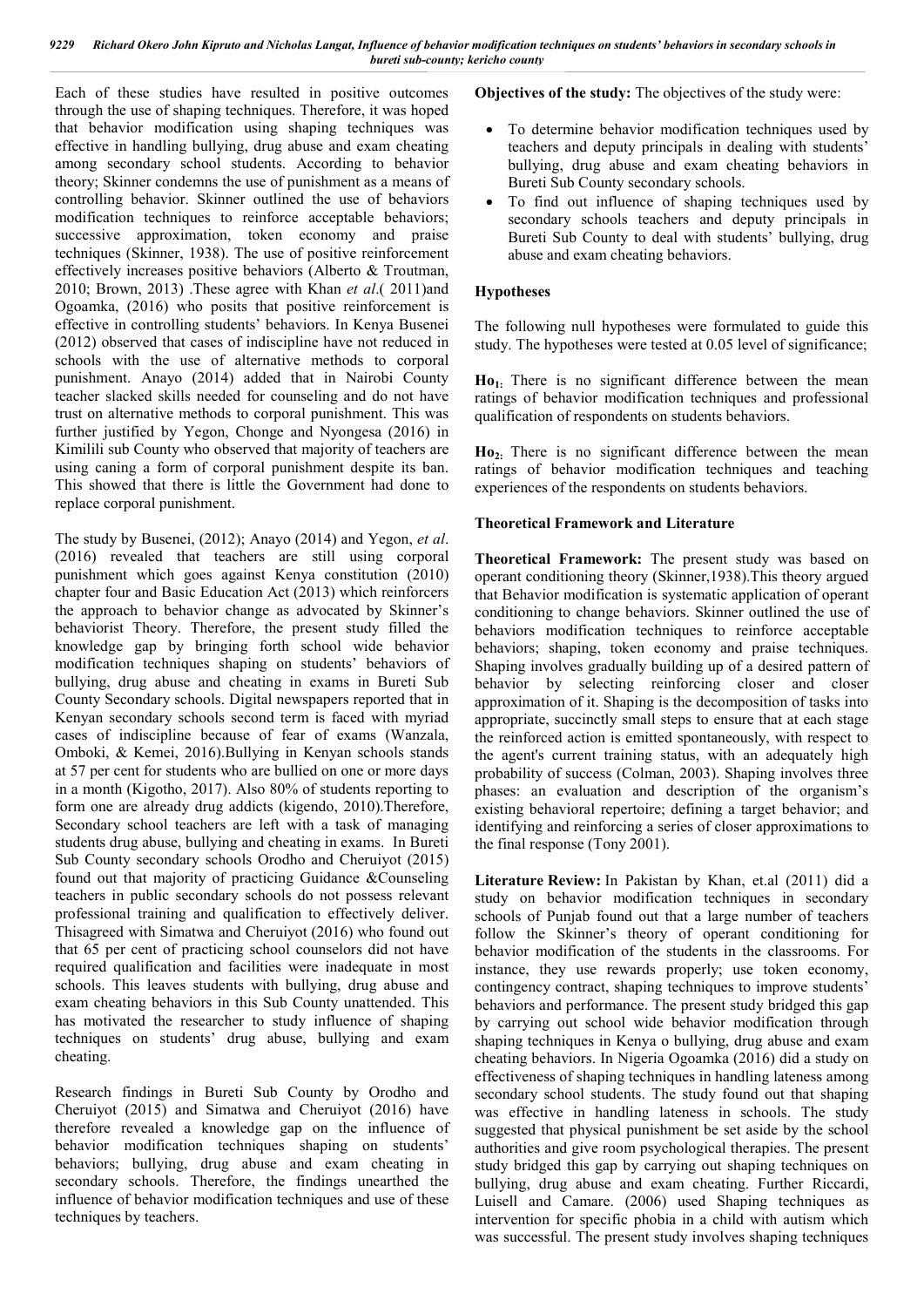to treat phobia which triggers cheating in exams. Lesage (2009) used a differential reinforcement of alternative behavior schedule of sucrose delivery on nicotine self-administrated in rats. This was done to reflect conditions more similar to human. In the schedule a targ*et al*ternative behavior is selected for reinforcement which is more similar to human. This is similar to a person abstaining from drug abuse and submitting a negative sample for reinforcement .The experiment was successful for rats and therefore can be applied to deal with smoking behaviors of secondary school students. Lamb, Morral, Kirby, Iguchi and Galbicka (2004) study the effectiveness of shaping in stopping smoking in different topographies, in their study they developed a means to shape smoking cessation that uses percentile schedules. In their research incentives was provided if the current behavior was more similar to the desired behavior than some percentage of recent behaviors. They found out that shaping was effective to curb drug abuse.

## **RESEARCH METHODOLOGY**

**Research Design:** The design for this study was survey .This study adopted mixed methods approach which includes both quantitative and qualitative methods (Creswell, 2014).The current study was balanced on both qualitative and quantitative approaches because both were used to establish the influence of behavior modification techniques on students 'behaviors. The methodology used was significant to this study because the data obtained was for both qualitative and quantitative analysis.

**Study participants:** The target population for the current study consisted of520 teachers 52 deputy principals in public secondary schools in Bureti sub county of Kenya. The Krejcie and Morgan (1970) sample size determination table was used to determine a sample size of 18 Public secondary schools which constituted  $34\%$  of the total public schools, 18 deputy principal which was 34% of the total population , 180 teachers which constitute 34% of total teacher population in Bureti Sub County public secondary schools.

**Research Instruments:** Questionnaires and interview were used for data collection in the study. The questionnaires were used because they could reach a big group and also give the respondents freedom to express their views and make suggestions (Achola, 2011). Interview schedules allowed the researcher to obtain information that could not be directly observed.

**Data Collection Procedures:** Data collection procedure began after the proposal had been accepted by the university supervisors. An introductory letter was acquired from the Board of Post Graduate Studies of Moi University. Permission to collect data was sought from the National Council of Science and Technology. Ethical issues were considered. This included privacy of possible and actual participants, voluntary nature of participation and maintenance of confidentiality of data provided. Anonymity was ensured by not using real names of participants, for example deputy principal interview,  $(7<sup>th</sup>$  September 2018). Questionnaires were issued to sampled teachers while interviews were held with deputy principals and the responses tape recorded.

**Data Analysis:** Data was analyzed quantitatively and qualitatively.

**Quantitative Data Analysis:** Quantitative data analysis involved the use of descriptive and inferential statistics with the aid of Statistical Package for Social Sciences version 20. Data on influence of behavior modification techniques on students' behaviors was analyzed through the use of descriptive statistics. The data was then presented on frequencies, tables and percentages.

**Qualitative Data Analysis:** Qualitative data from interviews were analyzed using thematic analysis. The current research followed the principles of thematic analysis according to (Braun and Clarke, 2006). Thematic analysis is not grounded in any particular theoretical and epistemological framework and can therefore, be applied across a wide range of qualitative research approaches, making it flexible (Braun and Clarke, 2006).

## **FINDINGS AND DISCUSSION**

In order to establish influence of behavior modification techniques on students'behaviors, the respondents were asked to rate on the likertscale on the awareness of behavior modification techniques used in secondary schools to manage students' behaviors.

**Table 4.1.Teachers' response on Behavior modification techniques used on students' behaviors:** The study sought to find out what behavior modification techniques used by teachers and deputy principals in Bureti Sub County Public Secondary schools to deal with students behaviors. The results were as shown on table 4.1. Table 4.1 shows that (55.3%) of respondents are in agreement that shaping techniques influencing students behaviors. The present study agreed with Ogoamka (2016) who used shaping techniques in handling lateness among secondary school students in Nigeria. The study found out that shaping was effective in handling lateness in schools. However, the present study added literature by looking at influence of shaping techniques on students' bullying, drug abuse and exam cheating behaviors. Further, the results findings from table 4.1 shows that (58.9%) of the respondents agreed that shaping through token economy influenced students behaviors. This concurs with Aloka, *et al*. (2016) who considered positive reinforcement instrumental in modification of student behaviors. The study was done at Bondo Sub County on alternative corrective measures used in managing students' behavior problems in secondary schools. They found that Students who were rewarded for good conduct sustained acceptable behavior .Therefore, the present study filled the literature gap in a research done at Bureti Sub County Secondary schools on influence of behavior modification techniques on students' behaviors bullying, drug abuse and exam cheating. The results on table 4.1 shows that (46.7%) of the respondents were in agreement that shaping through praise influence students behaviors. The present study agreed with Bickford (2012) in America who found that praise was effective in managing students' disruptive behavior.

#### The deputy principals said thus;

*Behavior modification used in secondary schools incudes; shaping, token economy, praise, suspension, expulsion, manual work, G&C and time out. We use guidance and counseling department for most of behavior modification techniques because they are well placed for these.(Deputy Principal 14th July 2018).*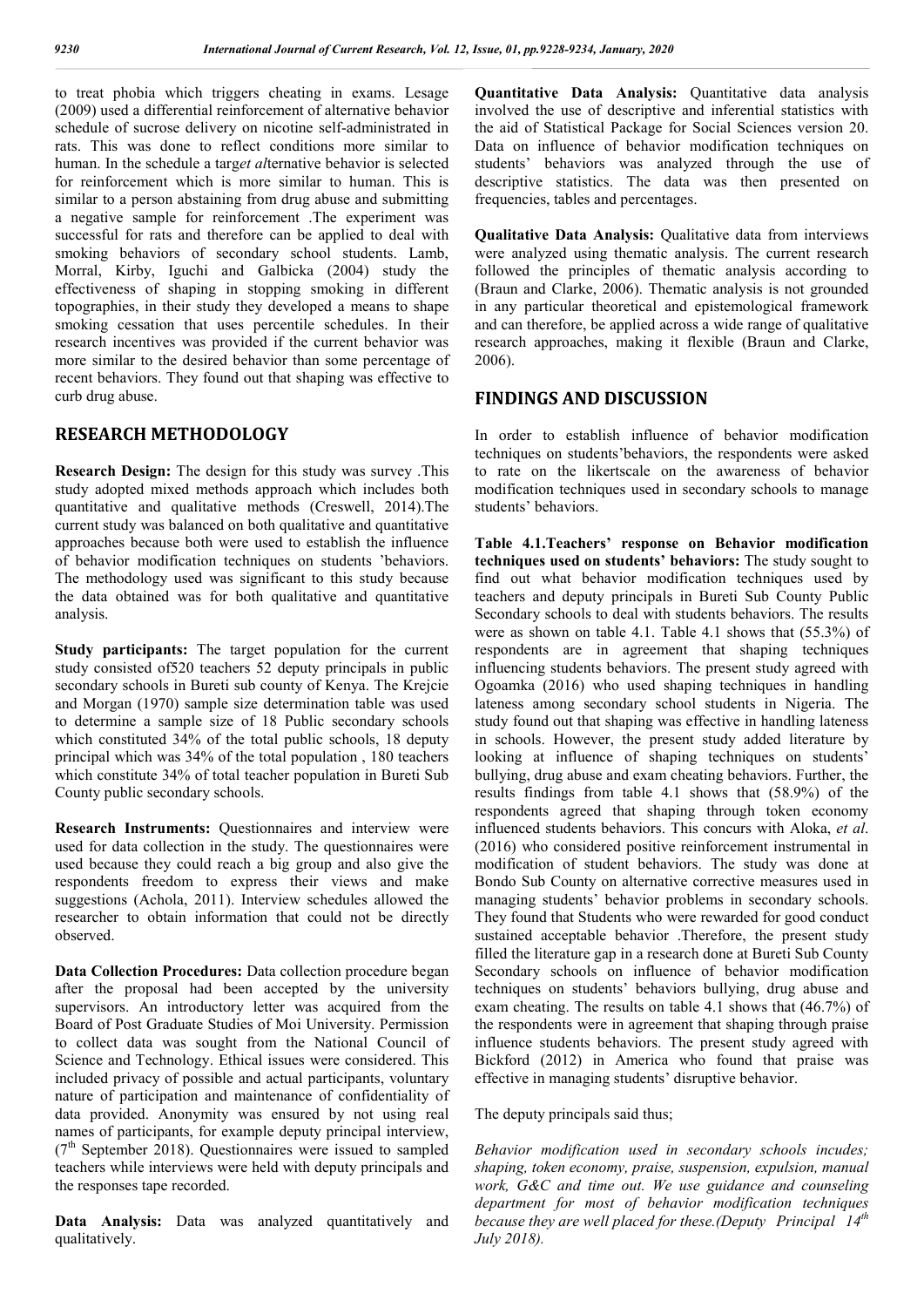**Table 4.1. Teachers' response on behavior modification techniques used on students' behaviors**

| <b>Statements</b>                                                                                                                                         | SА | $\frac{0}{0}$ | A   | $\frac{0}{0}$ | U   | $\frac{0}{0}$ | D  | $\frac{0}{0}$ | SD | $\frac{0}{0}$ |
|-----------------------------------------------------------------------------------------------------------------------------------------------------------|----|---------------|-----|---------------|-----|---------------|----|---------------|----|---------------|
| Stating the target behavior to students before teaching is a way of guiding<br>development of new behavior.                                               | 72 | 40            | 100 | 55.6          |     | 2.8           |    |               |    | 0.6           |
| Reducing a complex skill (behavior) into smaller achievable steps as way of aiding<br>the learning of new behavior is effective way of teaching behavior. | 45 | 25            | 110 | 61.1          | -18 | 10            |    | 3.9           |    |               |
| Positively reinforcing students when they mastered the initial step progressively<br>assist in teaching new behavior gradually.                           | 77 | 42.8          | -87 | 48.3          | 12  | 6.7           | 4  |               |    |               |
| Rewarding students every time they progress towards the target behavior is<br>effective technique to teach students new behavior.                         | 55 | 30.6          | 106 | 58.9          | -8  | 4.4           | 10 | 5.6           |    | $0.6^{\circ}$ |
| Praising the students for learning acceptable behavior is effective technique used<br>to train students to learn behavior.                                | 70 | 38.9          | 84  | 46.7          | 15  | 83            | 9  | -5.           |    |               |

#### **Table 4.2: Teachers' response on influence of shaping techniques on students' drug abuse**

| <b>Statements</b>                                                                                                                                                       | <b>SA</b> | $\frac{0}{0}$ | А       | $\%$     | U  | $\frac{0}{0}$ | D                           | $\%$ | SD. | $\%$ |
|-------------------------------------------------------------------------------------------------------------------------------------------------------------------------|-----------|---------------|---------|----------|----|---------------|-----------------------------|------|-----|------|
| Positively reinforcing any slight instances of stopping abuse of<br>drugs is effective in initiating stoppage process.                                                  | 52        | 28.9          | 10<br>6 | 58.<br>9 | 13 | 7.2           | $\mathcal{D}_{\mathcal{L}}$ |      |     | 3.9  |
| Breaking ways of managing drug abuse into small steps and<br>teaching step by step is a way of stopping students' drug abuse in<br>schools.                             | 43        | 23.9          | 10      | 58.<br>3 | 24 | 13.3          | 4                           | 2.2  |     | 2.2  |
| Positively reinforcing students who abuse drugs when they<br>complete the first step of abstinence is effective in eradicating<br>drug abuse.                           | 53        | 29.4          | 88      | 48.<br>Q | 25 | 13.9          | ↑                           | 6.7  |     |      |
| Rewarding instances where students stop abusing drugs along all<br>the steps until they stop taking drugs completely is effective<br>method of dealing with drug abuse. | 46        | 25.6          | 88      | 48.<br>9 | 35 | 19.4          | $\Omega$                    | 5.6  |     | 0.6  |
| Praising instances where students stop abuse of drugs along all the<br>steps until they stop completely is effective method of dealing<br>with drug abuse.              | 38        | 21.1          | 92      | 51.      | 26 | 14.4          |                             | 8.3  | 9   |      |

#### **Table 4.3. Teachers' response on influence of shaping techniques on students' bullying behaviors**

| Statement                                                                                                                                                | SА  | $\%$ | А   | $\%$ |    | $\%$ | D  | $\frac{0}{0}$ | SD. | $\frac{0}{0}$ |
|----------------------------------------------------------------------------------------------------------------------------------------------------------|-----|------|-----|------|----|------|----|---------------|-----|---------------|
| If students with bullying behavior are taught how to handle others<br>with respect they respond positively.                                              | 49  | 27.2 | 92  | 51.1 | 31 | 17.2 | 8  | 4.4           |     |               |
| We need not wait for student with bullying behavior to change<br>immediately; instead any small direction toward non bullying<br>behavior is reinforced. | 35  | 19.6 | 105 | 58.3 | 24 | 13.3 | 14 | 7.8           |     |               |
| If students with bullying behaviors receive reinforcement towards 28<br>non bullying behaviors over time they will have appropriate<br>behaviors.        |     | 15.6 | 89  | 49.4 | 50 | 27.8 | 10 | 5.6           | 3   | 5.6           |
| If posters on expected behaviors are displayed they assist in<br>reducing bullying in schools.                                                           | 38  | 21.1 | 80  | 44.4 | 36 | 20   | 21 | 11.7          | 5   | 2.8           |
| When students with bullying behaviors are positively praised for<br>their respectful interaction with others they will display<br>appropriate behaviors. | -29 | 16.1 | 89  | 49.4 | 41 | 22.8 | 20 | 11.1          |     | $0.6^{\circ}$ |

### **Table 4.4. Teachers' response on influence of shaping techniques on students' exam cheating behaviors**

| Statement                                                             | SА | $\frac{0}{0}$ | A   | $\frac{0}{0}$ | U  | $\frac{0}{0}$ | D  | $\frac{0}{0}$ | SD. | $\frac{0}{0}$ |
|-----------------------------------------------------------------------|----|---------------|-----|---------------|----|---------------|----|---------------|-----|---------------|
| Breaking an exam into sections and teaching the concepts first before | 51 | 28.3          | 82  | 45.6          | 20 | 11.1          | 24 | 13            |     | 1.7           |
| administering it reduce cheating.                                     |    |               |     |               |    |               |    |               |     |               |
| Introducing simpler exams for weak students and reinforcing correct   | 40 | 22.2          | -81 | 45            | 32 | 17.8          | 18 | 10            |     |               |
| responses as one progress to standard exams removes cheating          |    |               |     |               |    |               |    |               |     |               |
| If many exams that are not punitive but related to national exams are | 30 | 16.7          | 90  | 50            | 42 | 23.3          | 15 | 8.3           |     | 1.7           |
| done by candidates fear of failing in exams is eliminated.            |    |               |     |               |    |               |    |               |     |               |
| Rewarding students when they honestly answer exams questions          | 50 | 27.8          | 84  | 46.7          | 32 | 17.8          | 10 | 5.6           | 4   | 2.2           |
| without necessary being the best remove cheating in exams.            |    |               |     |               |    |               |    |               |     |               |
| Rewarding weak students for slight improvement as they progress step  | 56 | 31.1          | 87  | 48.3          | 26 | 14.4          | 9  |               |     |               |
| by step remove cheating in exams in schools.                          |    |               |     |               |    |               |    |               |     |               |

| Source                | sum of squares | đt | Mean square | Sign.        |       |  |
|-----------------------|----------------|----|-------------|--------------|-------|--|
| Behavior modification | 5.971          |    | .493        | 0.18         |       |  |
|                       |                |    |             |              |       |  |
| Source                | sum of squares | df |             | Mean squares | S1g   |  |
| Behavior modification | 112            |    |             | 2.028        | 0.003 |  |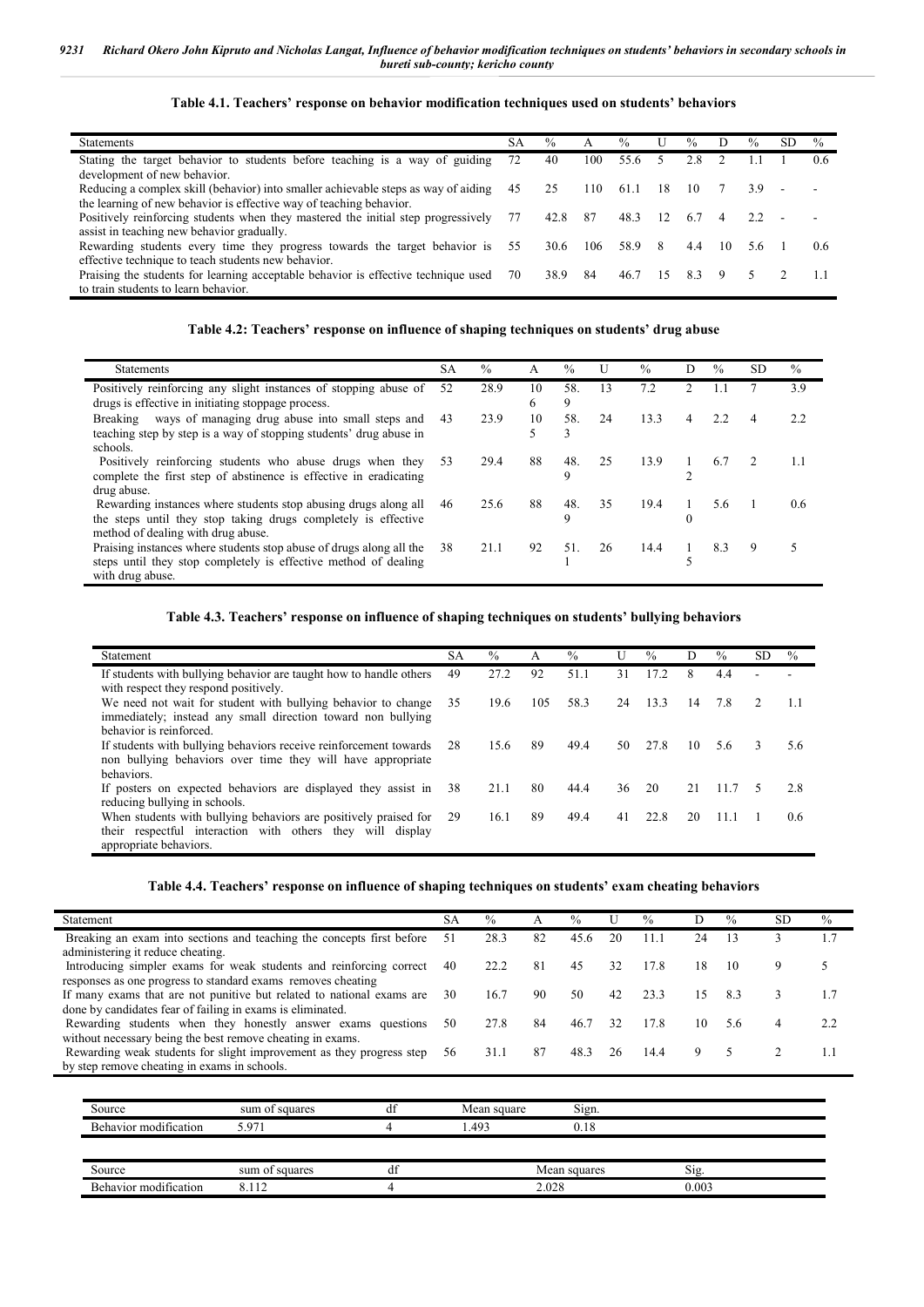From the deputy principals' report it is clear that although most of the teachers agreed on being aware of influence of shaping, token economy and praise techniques on students' behaviors. They rarely used them .These techniques are mostly left on the hands of Guidance and Counseling department.

**Response on the use of shaping techniques to deal with students 'behaviors:** The second objective was to find out influence of shaping techniques used by teachers and deputy principals on students' drug abuse, bullying and exam cheating. Table 4.2 shows that on average (53.3%) of the respondents in Bureti Sub County public secondary schools were in agreement that shaping techniques influence students' drug abuse. While on average (4.78%) were of the opinion that shaping techniques had no influence on secondary students' drug abuse. It emerged from the study findings that teachers in Bureti Sub County secondary schools were of the opinion that shaping techniques influence students' drug abuse. This implied that shaping techniques have ability to curb drug abuse. This finding agreed with operant conditioning theory by B.F. Skinner. The theory states that reinforcement of initial behaviors that approximates the target behavior was effective way of learning acceptable behavior (Skinner, 1938) .This was reinforced by research of Lamb, et .al (2004) who suggested that shaping might be used to set intermediate criteria for incentive delivery between the present behavior and total abstinence and this make it effective for hard to treat smokers. Thus, by reinforcing reduced smoking or shorter periods of abstinence, the longer periods of abstinence typically is reinforced. Reinforcing these smaller units increases the frequencies and builds the larger units by which success is measured. Teachers in Bureti Sub County secondary schools should be guided by this principle and make sure that reinforcement received by their students was towards abstinence from drugs. The responses from teachers agreed with the interview from the deputy principals. They had a common idea where majority suggested that:

*Drug abusers should be assisted to get out of drugs. Cases of drug abuse in secondary schools are handle by the deputy principal with the help of school counselors. When they are trained on how to get out of drugs and their behavior monitored closely and positively reinforced as they gradually get out of drugs they would eventually stop abusing drugs. Although we mostly leave this to G & C department (deputy principal personal interviews,5th September 2018)*

Orodho and Cheruiyot (2015) revealed that at Bureti Sub County public secondary schools majority of practicing G&C teachers did not possess relevant professional training and qualifications to deliver. Therefore, it was clear that Bureti Sub County public Secondary schools have left students' with drug abuse unattended. This was despite teachers' understanding of influence of shaping techniques on students' drug abuse. There was also a clear lack of implementation of shaping techniques among deputy principals and teachers. Teachers in Bureti Sub County public secondary schools were in agreement that shaping can eradicate students' drug abuse. Table 4.3 shows on average (50.5%) of teachers' response were on agreement that shaping techniques influence students' bullying behaviors. While (6.12%) were of the opinion that shaping techniques do not influence students' bullying behaviors. The present study agreed with Gulbrod (2014) who did a study on shaping techniques with percentile schedule to increase the duration of sustained interaction following a Bid for Joint Attention in children with Autism. In the study when shaping was applied as reinforcement all three participants showed gradual improvement. However, the present was based on secondary schools students with bullying behaviors. Therefore, the study added literature on influence of shaping techniques on bullying behaviors. Through one interview from deputy principal who said the experience with bullying thus;

*I had once had a form four student who bullied a form one by denying her access to a bed at night. When I reached the dormitory I found another student who had decided to to accommodate the said form one. What I did was to recognize and praise the behavior of the student who had assisted while ignoring bullying behavior. After a day the student who was bullying others decided to stop the behavior and accommodate the form one. I went and recognize the positive behaviors and the student became friendly with the rest of students.(deputy principal interview, 7thSeptember 2018)*

From this interview majority of the deputy principals were of the opinion that bullies in schools do so because they are in need of recognition. If they are reprimanded instead of guided towards appropriate behaviors they would not learn appropriate behaviors. Table 4.4 shows that (47.12%) from the respondents agreed that shaping techniques influence students' exam cheating behaviors. While (8.3%) were of the opinion that shaping techniques do not influence students' exam cheating behaviors. Through the interview from the deputy principal this is what one them said;

*I once had student who used to cheat in exams because of attaining below average in my subject and other subjects in schools. Teachers had complained about the said student for sometimes. I decided to break concepts in my subject and taught the student before administering the exams. The student did the exam and had average mark. I recognize the slight improvement and the honest behavior this build confidence on the student and cheating behavior was eradicated.(deputy principal interview 10th September 2018) .*

Majority the deputy principal were of the opinion that cheating in exams could be eradicated by use of shaping students towards honest behaviors. The findings agree with Vargo 111(2013) a study of effects of behavior modification programs on the behavior of High school students at Baltimore area. The study used rewards to change academic performance. The study suggested that high school students do not need punishment to change inappropriate behaviors but positive reinforcement with training on expected behaviors be used. The present study added literature in the findings that shaping techniques influence students' exam cheating. In Bureti Sub County public secondary schools recorded cases of cheating stands at five to eight cases reported annually (Bureti Education Sub County Office ,2016).This agree with Wanzala, *et al*. (2016) who reported that second term in secondary schools in Kenya is faced with myriads cases of indiscipline as candidates fears mock exams( Daily Nation 28<sup>th</sup> June 2016). Further, a study by Nyamwange, *et al*. (2013) carried out in Kisii county found out that cheating was still rampant in secondary in Kenya because of inadequate preparation, performance pressure and anxiety. Therefore, the present study presented solution to fear towards exams, anxiety; inadequate preparation. Since shaping techniques through successive approximation would prepare students to feel comfortable in doing exams.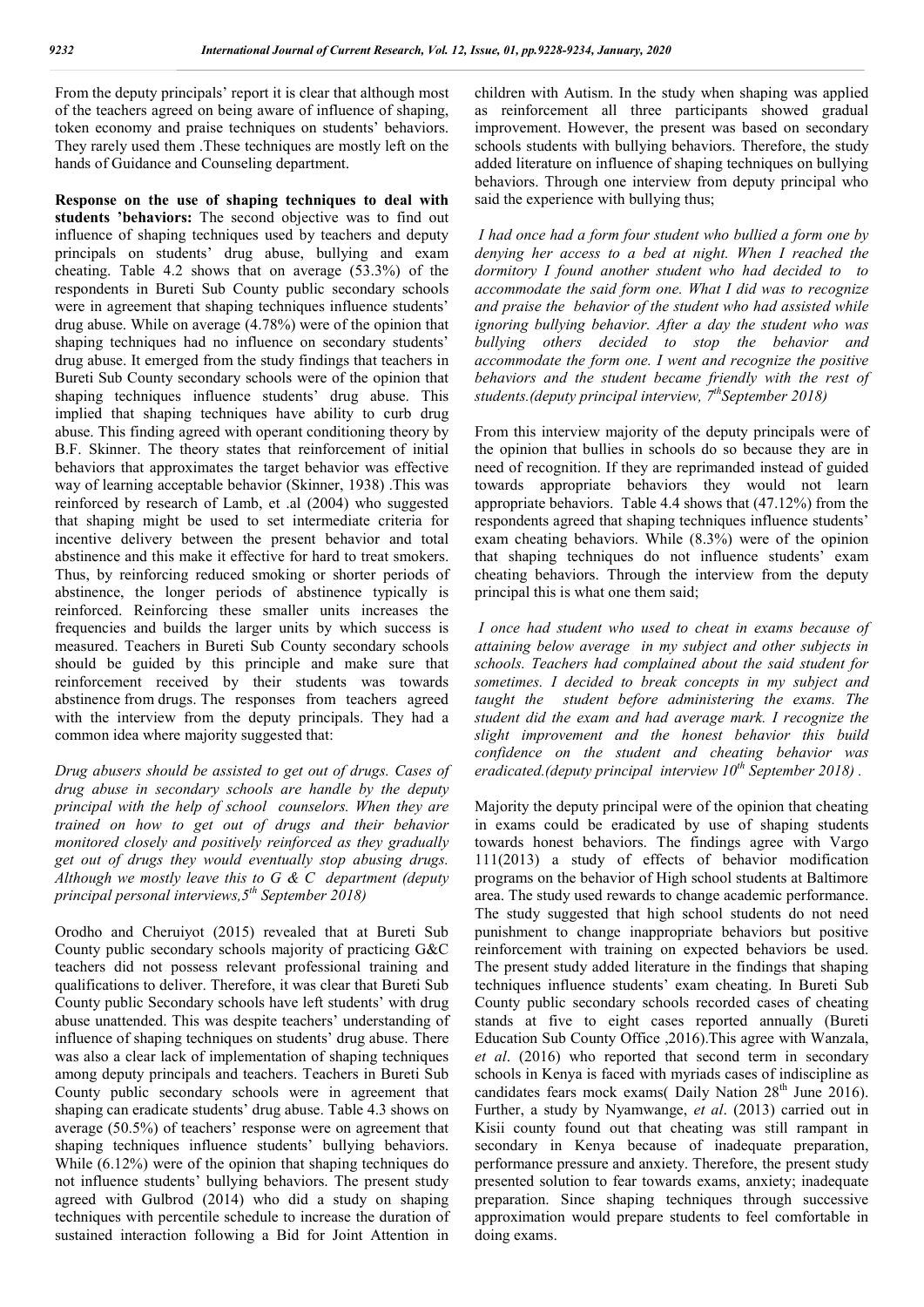When students are inadequately prepared, they cheat because they have phobia which could be treated by shaping as Ricciardi, at .el (2006) used shaping procedures to treat specific phobia exhibited by a child with autism. Therefore, the fear of exams could be eradicated through shaping techniques.

**Hypotheses test:** The hypotheses were tested at 0.05 level of significance using ANOVA .The result produced indicated the degree of freedom and the P-value. There is no significant difference between the mean ratings of behavior modification techniques and professional qualification of respondents on students behaviors. The tests of within-subject effects started by using Mauchly's Test of Sphericity which showed that Mauchly's test of Sphericity had not been violated with chisquare  $=19.147$ ,  $df=9,p>0.0005$ . Therefore ANOVA table results was analyzed using Sphericity Assumed. In the ANOVA sphericity Assumed showed that there is significant differences at p-value =0.18.

**Decision rule:** Thus the null hypothesis was rejected. This means that there was significant difference between academic qualification and behavior modification on students' behaviors. There is no significant difference between the mean ratings of behavior modification techniques and teaching experiences of the respondents on students behaviors. The test started by used of Mauchly's test of sphericity had not been violated with chisquare  $=18.583, df=9, p>0.0005$ . Therefore anova table results was analyzed using sphericity Assumed. Sphericity Assumed shows that there is significant difference at p-value=0.003.

**Decision rule:** Thus the null hypothesis is rejected. This means that there is significant difference at p-value=0.003.This further shows that is significant differences between experience and behavior modification.

### **Conclusion and Recommendation**

Basing on the research objectives, the study found out that Teachers and deputy principals of Bureti Sub County Public secondary schools were in agreement that behavior modification commonly used to influence students' behaviors were shaping techniques 55.3%token economy technique 58.9% and praise techniques46.7%.Teachers should be encouraged to use behavior modification techniques in schools since they are positively guiding students. Further, the study found that (53.3%) of the respondents in Bureti Sub County public secondary schools were in agreement that shaping techniques influence students' drug abuse ,(47.12%) from the respondents agreed that shaping techniques influence students' exam cheating behaviors and (50.5%) of teachers' response were on agreement that shaping techniques influence students' bullying behaviors. Deputy Principals gave suspension, expulsion, manual work, Guidance and Counseling and time out as additional behavior modification methods to manage students' behaviors. There was a deliberate attempt to push cases of bullying, drug abuse and exam cheating to Guidance and Counseling department. This means that majority of the teachers lacked appropriate skills to implement behavior modification techniques a situation that may push them to use corporal punishment which is against the Ministry of Education.

### **Recommendation**

 The Ministry of Education Science and Technology should organize Workshops and seminars to equip teachers with more knowledge on use behavior

modification techniques especially shaping techniques that use positive reinforcement.

There is need for teachers to embrace shaping techniques in dealing with students' drug abuse, bullying and exam cheating behaviors. The principals should provide materials on the use of shaping techniques to manage students' bullying, drug abuse and exam cheating behaviors within their schools.

## **REFERENCES**

- Achola, G.O. 2011. *Teachers' Perception on Motivation Strategies used by Principals in Public Schools in Rachuonyo South District, Homa Bay county Kenya*. Unpublished Med. Thesis: Catholic University of Eastern Africa (CUEA) press.
- Alberto, P., & Troutman, A. 2010. Applied behavior analysis for teachers (8th ed.). Upper Saddle River, NJ: Pearson Education
- Aloka, P.J.O. 2012. *Group polarization in decision making: a study of selected secondary school disciplinary panels in Rongo district of Kenya*. Unpublished PhD thesis, Faculty of Education: University of the Western Cape, Cape Town, South Africa.
- Anayo, A.1. 2014. *Strategies adopted by teachers to manage discipline in Secondary Schools at Langata District, Nairobi County, Kenya. Unpublished Master's Thesis Catholic University of Eastern Africa.*
- Busenei, J. A. 2012. Alternative Methods to Corporal Punishment and Their Efficacy. JETERAPS *Journal, 3(2) 155-161British Association of Counseling and Psychotherapy (2006).* www.bacp.co.uk/ education/ whatiscounselling.html
- Braun, V., & Clarke, V. 2006. Using thematic analysis in psychology, Qualitative Research, 3, 77-101.
- Brown, K. 2013. Challenging behaviour in secondary school students: classroom strategies for increasing positive behaviour. *New Zealand Journal of Teachers' Work*, 10(1), 125-147
- Colman, A.M, 2003 *Oxford dictionary* .New York: Oxford University Press
- Creswel, J.W. 2014. Research Design: Qualitative, Quantitative and Mixed Method Approaches (4th Ed.).Thousand Oaks: CA: Sage Publications
- Government of Kenya 2013. Basic Education Act Kenya Gazette supplement No.14 (Act No.17) Nairobi: Government Printers.
- Gutbrod , T. 2014. *Evaluating the Efficacy of shaping with a percentile schedule to increase The duration of sustained interaction following a Bid for joint attention in children with Autism. Unpublished Thesis University of south Florida*
- Horner, R. 2012. School-wide PBIS and bullying prevention. Retrieved from http://pbis.org/presentations.default.aspx.
- Khan, S.M., Quadeer, Z.M., Ali, R., Shahzad, S., & Hukamdad. 2011. Comparison of Teachers' and Students' Views on the use of Behavior Modification Techniques at Secondary level. *International Journal of Academic Research* 3(1) 905-908.
- Kigotho, W. 2017. "Study puts Kenya top of global bullying chart".Standard Digital newpaper 10<sup>th</sup> march, 2017.Digital online. https.//www.standard
- Kingendo, M. 2010. Incidence and Extent substance abuse among secondary school students in Nairobi Province,